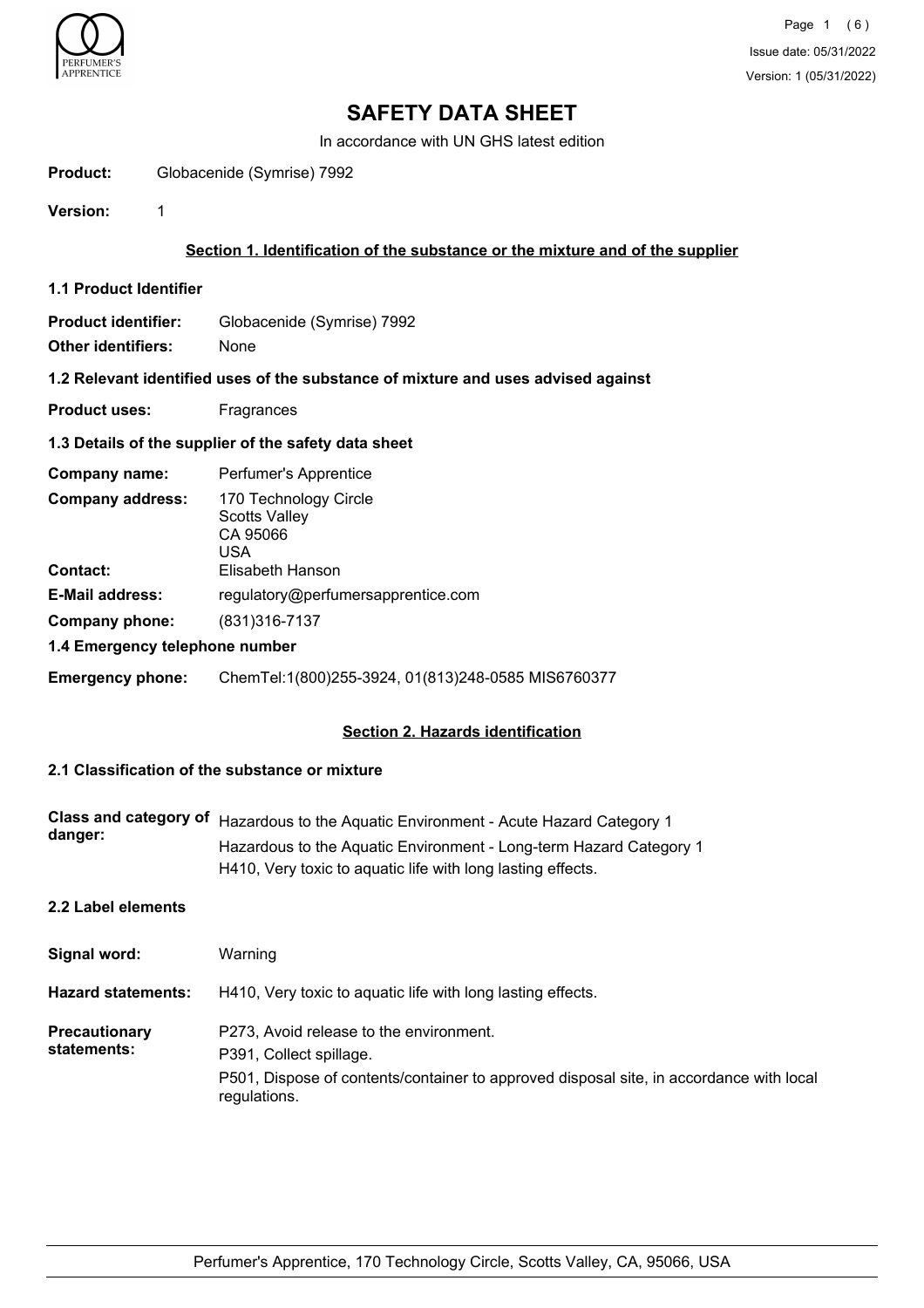

Page 2 (6) Issue date: 05/31/2022 Version: 1 (05/31/2022)

# **SAFETY DATA SHEET**

In accordance with UN GHS latest edition

| <b>Product:</b> | Globacenide (Symrise) 7992 |
|-----------------|----------------------------|
| <b>Version:</b> |                            |



**Other hazards:** None

#### **Section 3. Composition / information on ingredients**

#### **3.2 Mixtures**

#### **Contains:**

| <b>Name</b>                                                 | CAS       | ЕC        | %        | <b>GHS Classification</b>              |
|-------------------------------------------------------------|-----------|-----------|----------|----------------------------------------|
| Cyclohexadec-8-en-1-one mixture of cis<br>land trans isomer | 3100-36-5 | 401-700-2 | 1100.00% | Aquatic Acute 1-Aquatic Chronic 1:H410 |

#### **Substances with Community workplace exposure limits, not listed above:**

Not Applicable

# **Section 4. First-aid measures**

#### **4.1 Description of first aid measures**

| Inhalation:           | Remove from exposure site to fresh air, keep at rest, and obtain medical attention.                            |
|-----------------------|----------------------------------------------------------------------------------------------------------------|
| Eye exposure:         | Flush immediately with water for at least 15 minutes. Contact physician if symptoms persist.                   |
| <b>Skin exposure:</b> | Remove contaminated clothes. Wash thoroughly with soap and water. Contact physician if<br>irritation persists. |
| Ingestion:            | Rinse mouth with water and obtain medical attention.                                                           |

# **4.2 Most important symptoms and effects, both acute and delayed**

None expected, see Section 4.1 for further information.

# **4.3 Indication of any immediate medical attention and special treatment needed**

None expected, see Section 4.1 for further information.

# **SECTION 5: Firefighting measures**

# **5.1 Extinguishing media**

Suitable media: Carbon dioxide, Dry chemical, Foam.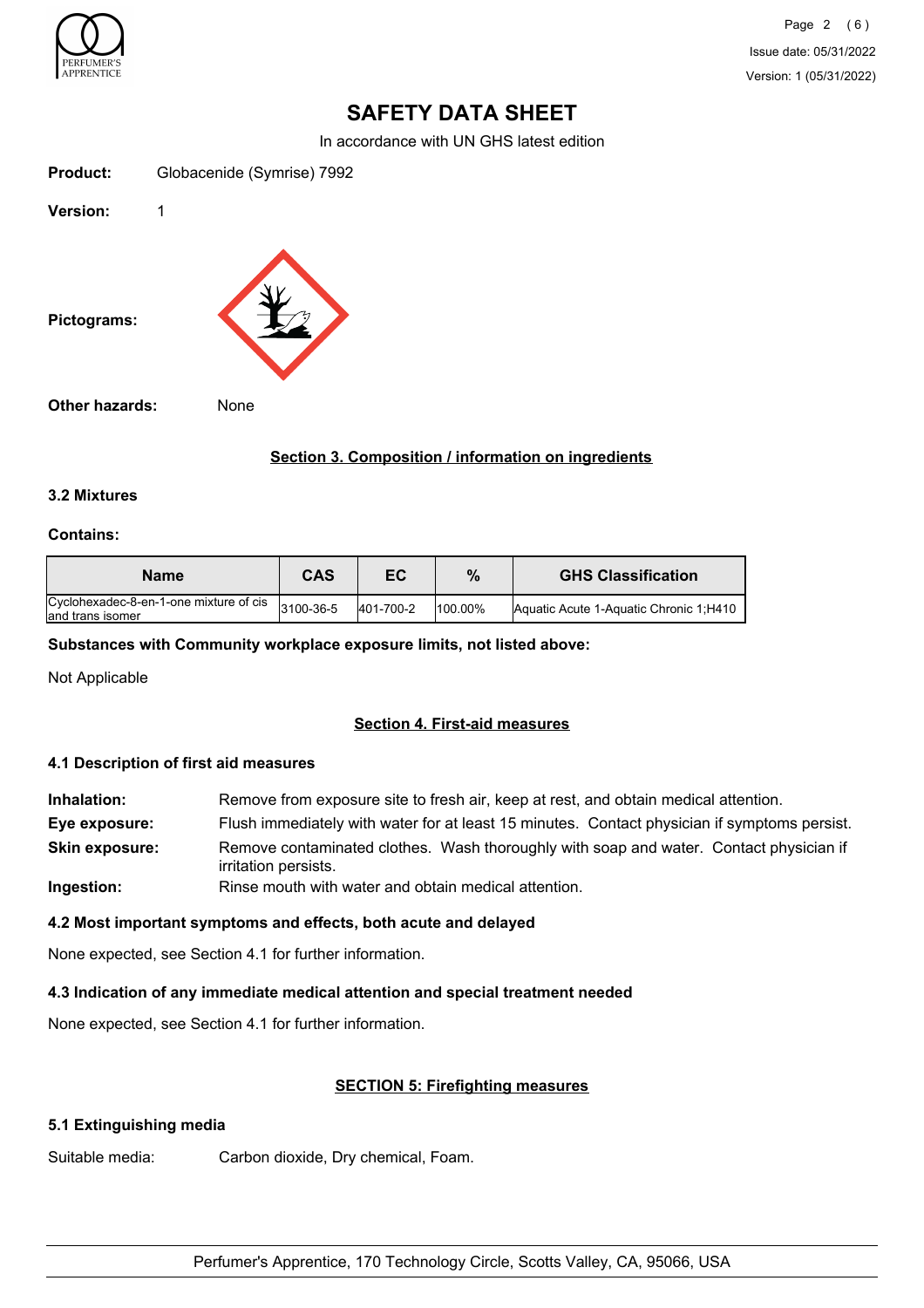

Page 3 (6) Issue date: 05/31/2022 Version: 1 (05/31/2022)

# **SAFETY DATA SHEET**

In accordance with UN GHS latest edition

**Product:** Globacenide (Symrise) 7992

**Version:** 1

# **5.2 Special hazards arising from the substance or mixture**

In case of fire, may be liberated: Carbon monoxide, Unidentified organic compounds.

#### **5.3 Advice for fire fighters:**

In case of insufficient ventilation, wear suitable respiratory equipment.

#### **Section 6. Accidental release measures**

#### **6.1 Personal precautions, protective equipment and emergency procedures:**

Avoid inhalation. Avoid contact with skin and eyes. See protective measures under Section 7 and 8.

#### **6.2 Environmental precautions:**

Keep away from drains, surface and ground water, and soil.

#### **6.3 Methods and material for containment and cleaning up:**

Remove ignition sources. Provide adequate ventilation. Avoid excessive inhalation of vapours. Contain spillage immediately by use of sand or inert powder. Dispose of according to local regulations.

# **6.4 Reference to other sections:**

Also refer to sections 8 and 13.

# **Section 7. Handling and storage**

#### **7.1 Precautions for safe handling:**

Keep away from heat, sparks, open flames and hot surfaces. - No smoking. Use personal protective equipment as required. Use in accordance with good manufacturing and industrial hygiene practices. Use in areas with adequate ventilation Do not eat, drink or smoke when using this product.

# **7.2 Conditions for safe storage, including any incompatibilities:**

Store in a well-ventilated place. Keep container tightly closed. Keep cool. Ground/bond container and receiving equipment. Use explosion-proof electrical, ventilating and lighting equipment. Use only non-sparking tools. Take precautionary measures against static discharge.

#### **7.3 Specific end use(s):**

Fragrances: Use in accordance with good manufacturing and industrial hygiene practices.

# **Section 8. Exposure controls/personal protection**

#### **8.1 Control parameters**

Workplace exposure limits: Not Applicable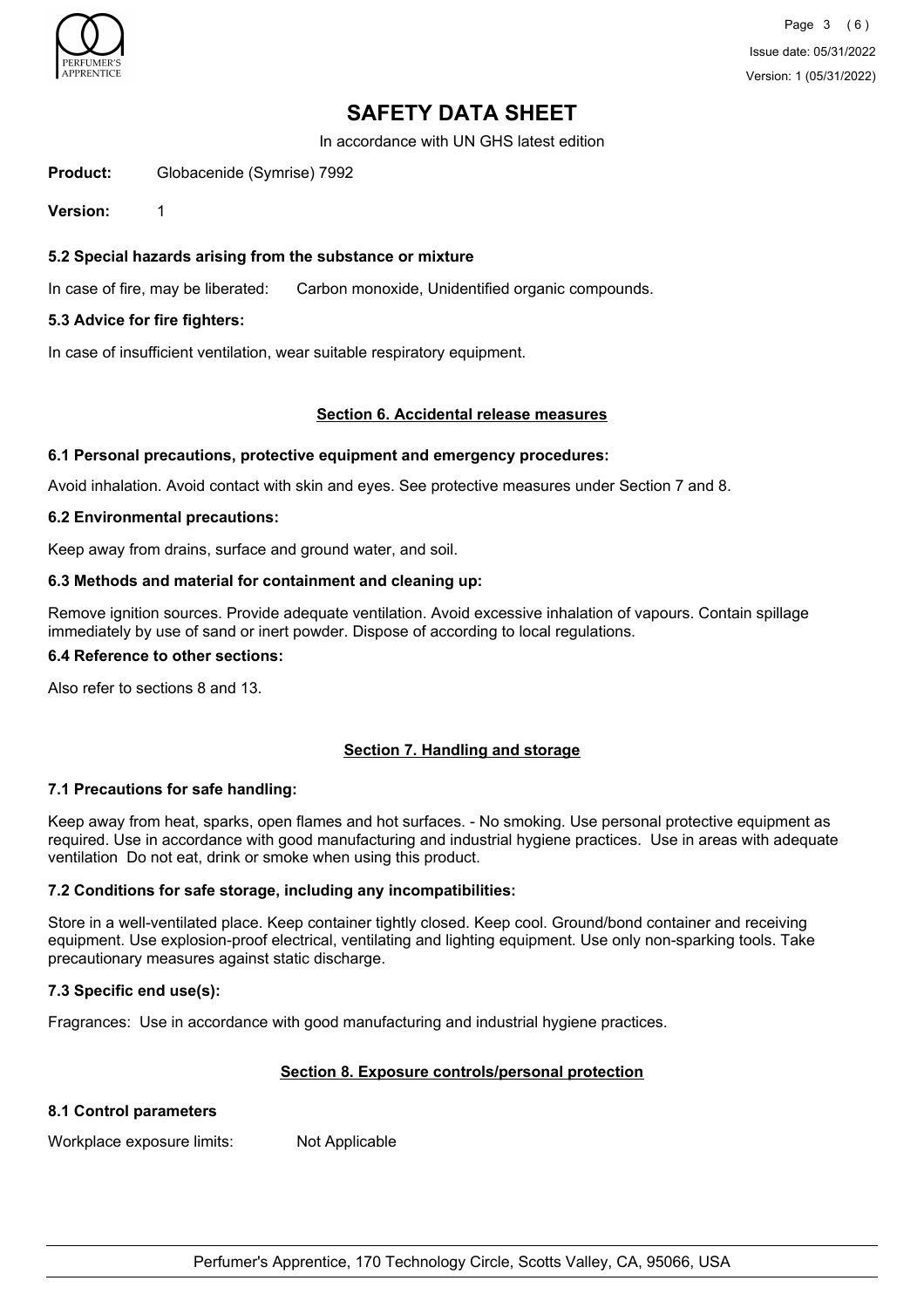

Page 4 (6) Issue date: 05/31/2022 Version: 1 (05/31/2022)

# **SAFETY DATA SHEET**

In accordance with UN GHS latest edition

**Product:** Globacenide (Symrise) 7992

**Version:** 1

**8.2 Exposure Controls**

#### **Eye / Skin Protection**

Wear protective gloves/eye protection/face protection

#### **Respiratory Protection**

Under normal conditions of use and where adequate ventilation is available to prevent build up of excessive vapour, this material should not require special engineering controls. However, in conditions of high or prolonged use, or high temperature or other conditions which increase exposure, the following engineering controls can be used to minimise exposure to personnel: a) Increase ventilation of the area with local exhaust ventilation. b) Personnel can use an approved, appropriately fitted respirator with organic vapour cartridge or canisters and particulate filters. c) Use closed systems for transferring and processing this material.

Also refer to Sections 2 and 7.

# **Section 9. Physical and chemical properties**

#### **9.1 Information on basic physical and chemical properties**

| Appearance:                    | Not determined |
|--------------------------------|----------------|
| Odour:                         | Not determined |
| pH:                            | Not determined |
| Initial boiling point / range: | Not determined |
| Flash point:                   | >93.5 °C       |
| Vapour pressure:               | Not determined |
| <b>Relative density:</b>       | Not determined |
| Solubility(ies):               | Not determined |
| 9.2 Other information:         | None available |

# **Section 10. Stability and reactivity**

# **10.1 Reactivity:**

Presents no significant reactivity hazard, by itself or in contact with water.

# **10.2 Chemical stability:**

Good stability under normal storage conditions.

# **10.3 Possibility of hazardous reactions:**

Not expected under normal conditions of use.

# **10.4 Conditions to avoid:**

Avoid extreme heat.

# **10.5 Incompatible materials:**

Avoid contact with strong acids, alkalis or oxidising agents.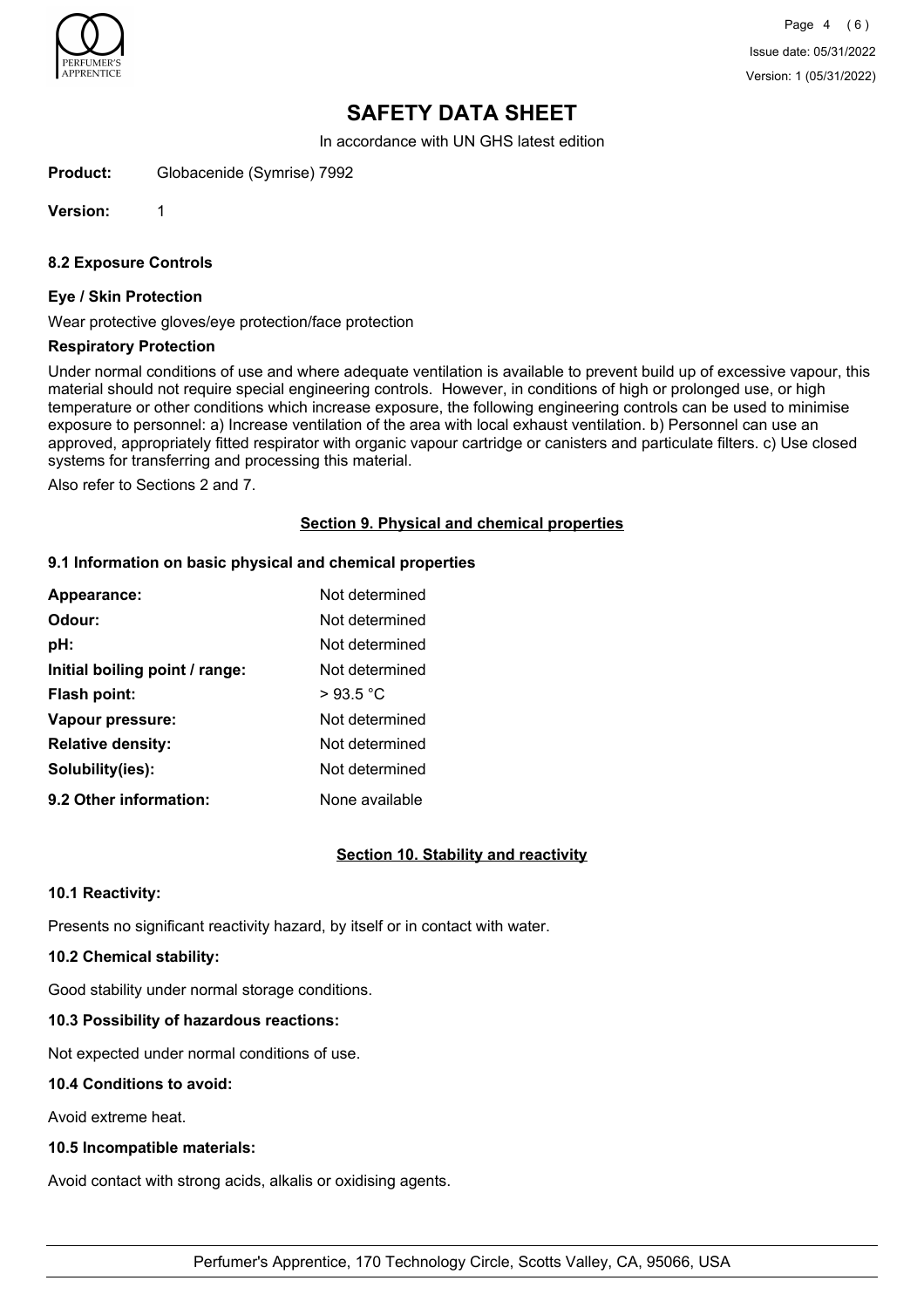

# **SAFETY DATA SHEET**

In accordance with UN GHS latest edition

**Product:** Globacenide (Symrise) 7992

**Version:** 1

**10.6 Hazardous decomposition products:**

Not expected.

# **Section 11. Toxicological information**

# **11.1 Information on toxicological effects**

This mixture has not been tested as a whole for health effects. The health effects have been calculated using the methods outlined in UN GHS.

This material does not meet the criteria for classification for health hazards under UN GHS.

| <b>Assumed Toxicity Value (LD50 or ATE) for Acute Oral Toxicity:</b>       | Not Applicable |
|----------------------------------------------------------------------------|----------------|
| <b>Assumed Toxicity Value (LD50 or ATE) for Acute Dermal Toxicity:</b>     | Not Applicable |
| <b>Assumed Toxicity Value (LC50 or ATE) for Acute Inhalation Toxicity:</b> | Not Available  |
| <b>Inhalation Route:</b>                                                   | Not Available  |

**Information about hazardous ingredients in the mixture** Not Applicable

Refer to Sections 2 and 3 for additional information.

# **Section 12. Ecological information**

#### **12.1 Toxicity:**

Very toxic to aquatic life with long lasting effects.

- **12.2 Persistence and degradability:** Not available
- **12.3 Bioaccumulative potential:** Not available
- **12.4 Mobility in soil:** Not available

# **12.5 Results of PBT and vPvB assessment:**

This substance does not meet the PBT/vPvB criteria of REACH, annex XIII.

**12.6 Other adverse effects:** Not available

# **Section 13. Disposal considerations**

# **13.1 Waste treatment methods:**

Dispose of in accordance with local regulations. Avoid disposing into drainage systems and into the environment. Empty containers should be taken to an approved waste handling site for recycling or disposal.

# **Section 14. Transport information**

**14.1 UN number:** UN3082 **14.2 UN Proper Shipping Name:** ENVIRONMENTALLY HAZARDOUS SUBSTANCE, LIQUID, N.O.S.